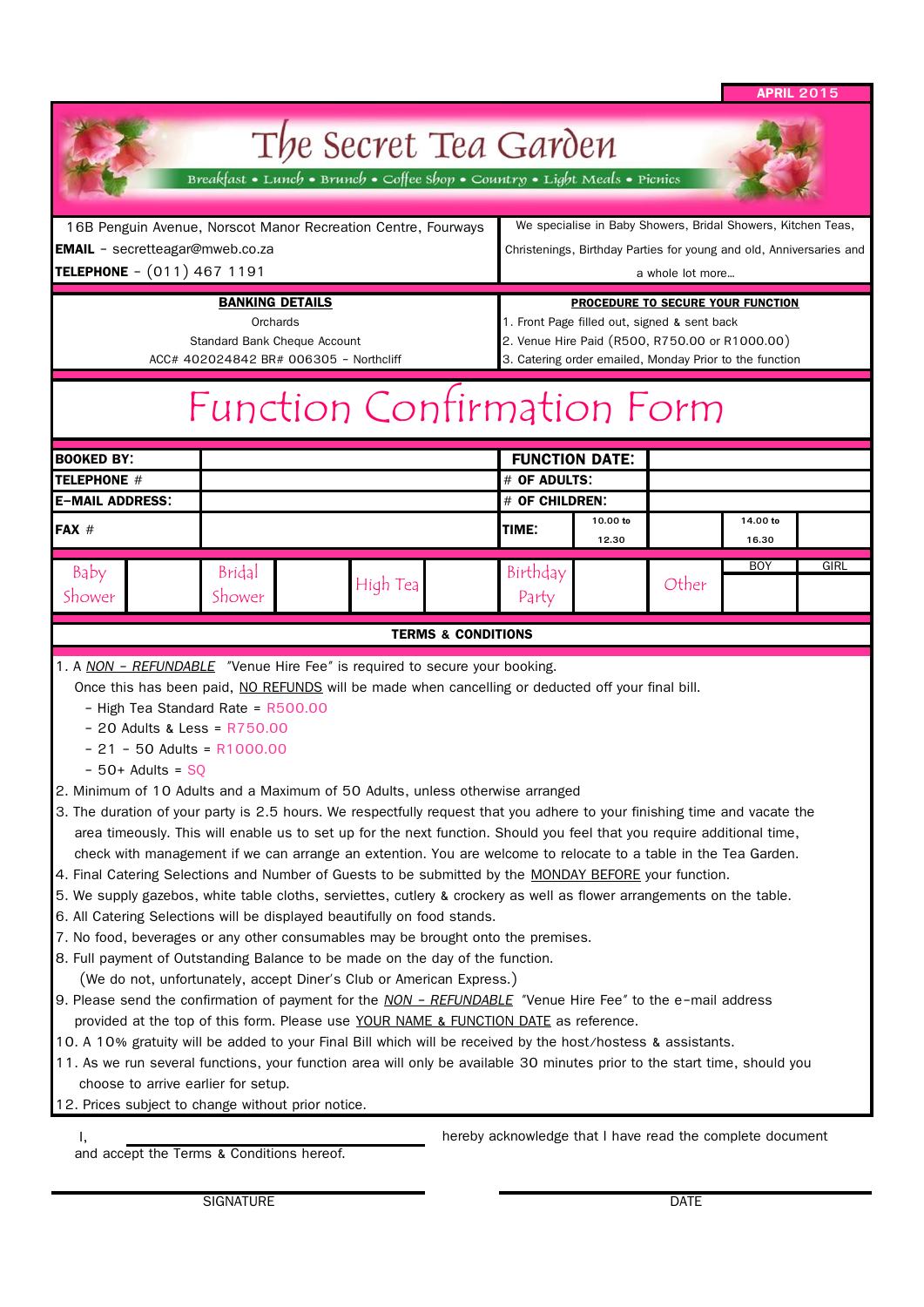|                                                  |                                                                                                                                           | <b>Catering Selection For Adults</b>               |                               |                          |
|--------------------------------------------------|-------------------------------------------------------------------------------------------------------------------------------------------|----------------------------------------------------|-------------------------------|--------------------------|
|                                                  | All catering must be provided by The Secret Tea Garden.<br>You may bring your own SPECIAL Cake at an additional Corkage Charge of R100.00 | Please fill in the QUANTITY of each item required. |                               |                          |
|                                                  |                                                                                                                                           | Sweets, Cakes & Pastries                           |                               |                          |
|                                                  |                                                                                                                                           | <b>PRICE</b>                                       | <b>QUANTITY</b>               | <b>AMOUNT</b>            |
| <b>Assorted Sweet Platter</b>                    |                                                                                                                                           |                                                    |                               |                          |
| 8 Lemon Tartlets                                 | 8 Mini Milk Tarts                                                                                                                         |                                                    |                               |                          |
| 10 Mini Scones with Cream                        | 8 Mini Custard Slices                                                                                                                     | R 400.00                                           | R                             |                          |
| 8 Pecan Nut Tartlets                             | 8 Mini Chocolate Eclairs                                                                                                                  |                                                    |                               |                          |
| Cupcakes (ea)                                    |                                                                                                                                           | R 14.50                                            | $\mathsf R$                   |                          |
| Lemon Chiffon Cake (12 slices)                   |                                                                                                                                           | R 160.00                                           | R                             |                          |
| Chocolate Chiffon Cake (12 slices)               |                                                                                                                                           | R 160.00                                           | R                             |                          |
| BarOne Chocolate Cake (12 slices)                |                                                                                                                                           | R 160.00                                           | $\mathsf{R}$                  |                          |
| Carrot Cake (12 slices)                          |                                                                                                                                           | R 160.00                                           | R                             |                          |
| Lemon Merinque                                   |                                                                                                                                           | R 140.00                                           | R                             |                          |
| Granadilla Chiffon Cake (12 slices)              |                                                                                                                                           | R 160.00                                           | R                             |                          |
| <b>Baked Cheese Cake</b>                         |                                                                                                                                           | R 180.00                                           | $\mathsf{R}$                  |                          |
| Yoghurt Ripple Ring                              |                                                                                                                                           | R 195.00                                           | $\mathsf{R}$                  |                          |
| Banana Loaf (Freshly Baked)                      |                                                                                                                                           | R 85.00                                            | $\mathsf{R}$                  |                          |
| Pavlova With Berries & Cream                     |                                                                                                                                           | R 210.00                                           | R                             |                          |
| Scones with Jam & Cream (12 halves)              |                                                                                                                                           | R 110.00                                           | R                             |                          |
| Muffins (12 per serving)                         |                                                                                                                                           |                                                    |                               |                          |
| Banana & Pecan Nut                               | Lemon & Poppy Seeds                                                                                                                       | R 95.00                                            | R<br>$\overline{\phantom{a}}$ |                          |
| Vanilla & Chocolate                              | Blueberry                                                                                                                                 |                                                    |                               |                          |
|                                                  |                                                                                                                                           | Savoury Treats                                     |                               |                          |
|                                                  |                                                                                                                                           |                                                    |                               |                          |
|                                                  | Savoury Cheese Board (serves 10) Assorted cheese, biscuits, fresh fruit & Chutney                                                         | R 325.00                                           | R                             |                          |
| Scones with Cheese & Tomato (12 halves)          |                                                                                                                                           | R 110.00                                           | R                             | $\overline{\phantom{m}}$ |
|                                                  | Sandwich Platter - Assorted fillings (10 - 15 people)                                                                                     | R 170.00                                           | R                             |                          |
|                                                  | Chicken Spring Rolls with Sweet Chilli Dip (20 servings)                                                                                  | R 160.00                                           | R                             |                          |
|                                                  | Vegetable Spring Rolls with Sweet Chilli Dip (20 servings)                                                                                | R 160.00                                           | $\mathsf{R}$                  | -                        |
| Platter Crudités with Hummus Dip (10 -15 people) |                                                                                                                                           | R 325.00                                           | $\mathsf{R}$                  |                          |
| Mini Sausage Rolls (30 servings)                 |                                                                                                                                           | R 160.00                                           | R                             | $\overline{\phantom{a}}$ |
|                                                  | Chicken Liver Paté with Savoury Biscuits (8 -10 people)                                                                                   | R 125.00                                           | $\mathsf{R}$                  |                          |
|                                                  | Philadelphia Cheese with Sweet Chilli & Biscuits (8 - 10 people)                                                                          | R 175.00                                           | $\mathsf{R}$                  |                          |
| Savoury Tart (serves 8 - 10)                     |                                                                                                                                           |                                                    |                               |                          |
| Spinach & Feta                                   |                                                                                                                                           | R 160.00                                           | R                             |                          |
| Bacon & Onion                                    |                                                                                                                                           |                                                    |                               |                          |
| Butternut & Feta                                 |                                                                                                                                           |                                                    |                               |                          |
| Assorted Cocktail Pie Platter (serves 10 - 12)   |                                                                                                                                           |                                                    |                               |                          |
| Chicken & Leek (4)                               | Mince & Mash $(4)$                                                                                                                        | R 250.00                                           | R                             |                          |
| Pepper Steak (4)                                 | Game $(4)$                                                                                                                                |                                                    |                               |                          |
| Ham $(4)$                                        | Steak $(4)$                                                                                                                               |                                                    |                               |                          |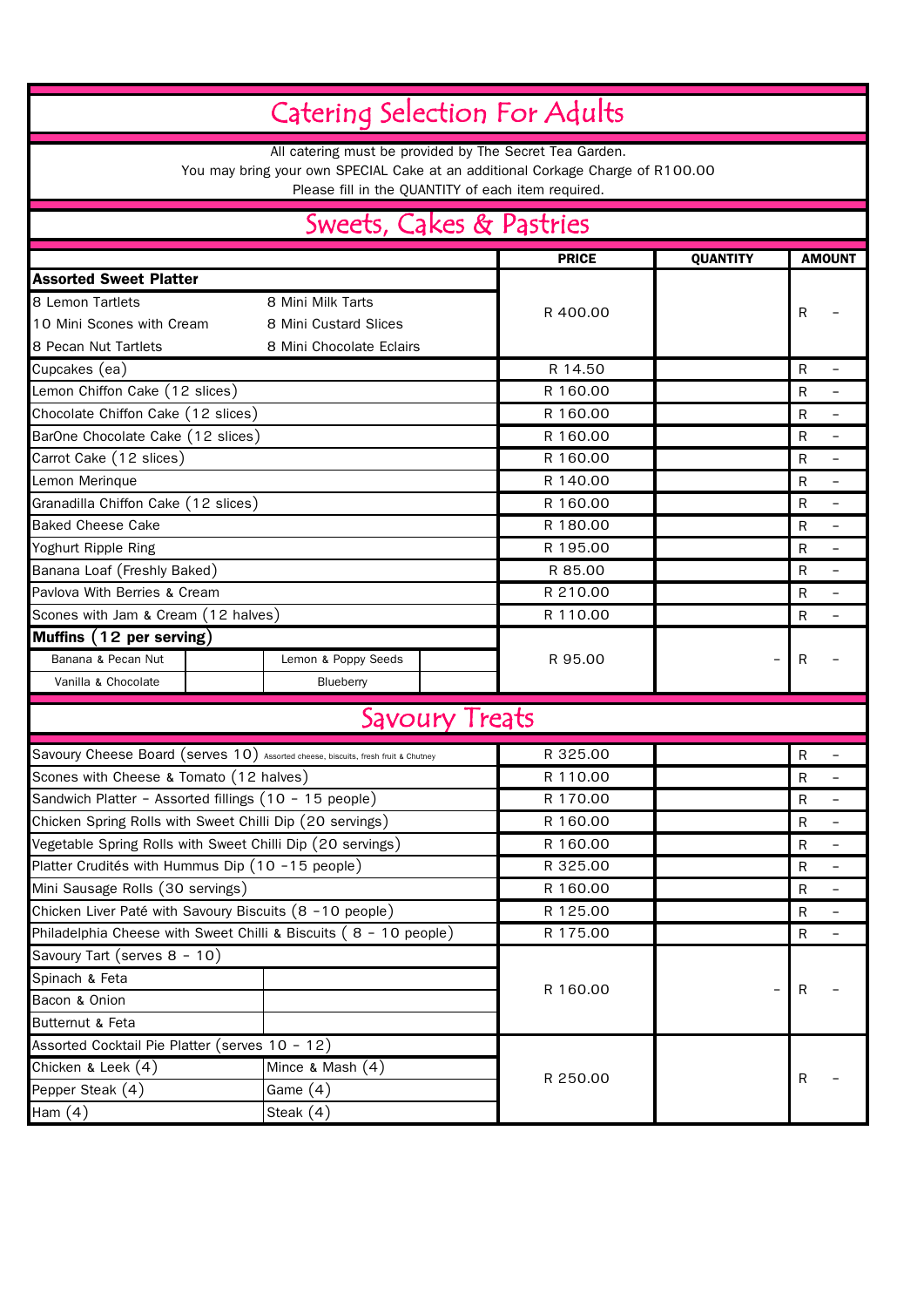## Buffet

Minimum of 20 People

Must Be PRE-ORDERED

50% Deposit required 3 days prior to function

## Buffet Breakfast

|                                                                     | <b>PRICE</b> | <b>QUANTITY</b> | <b>AMOUNT</b> |
|---------------------------------------------------------------------|--------------|-----------------|---------------|
| <b>OPTION 1</b>                                                     |              |                 |               |
| Yoghurt, Muesli & Seasonal Fruit                                    |              |                 |               |
| <b>Savoury Muffins</b>                                              | R72.00pp     |                 | $\mathsf{R}$  |
| Quiche (Please indicate Vegetarian)                                 |              |                 |               |
| Tea & Coffee                                                        |              |                 |               |
| OPTION <sub>2</sub>                                                 |              |                 |               |
| Bacon                                                               |              |                 |               |
| Beef Sausages OR Vegetarian Sausages                                |              |                 |               |
| Scrambled Eggs                                                      | R80.00pp     |                 | $\mathsf{R}$  |
| <b>Grilled Tomatoes</b>                                             |              |                 |               |
| Toast (White & Brown)                                               |              |                 |               |
| Tea & Coffee                                                        |              |                 |               |
| <b>OPTION 3</b>                                                     |              |                 |               |
| Yoghurt, Muesli & Seasonal Fruit                                    |              |                 |               |
| Savoury Muffins                                                     |              |                 |               |
| Scrambled Eggs<br>Bacon                                             | R110.00pp    |                 | $\mathsf{R}$  |
| <b>Grilled Tomatoes</b><br>Beef OR Vegetarian Sausages              |              |                 |               |
| Toast (White & Brown)                                               |              |                 |               |
| Tea & Coffee                                                        |              |                 |               |
| <b>Buffet Lunch</b>                                                 |              |                 |               |
|                                                                     | <b>PRICE</b> | QUANTITY        | <b>AMOUNT</b> |
| LASAGNE - Choice of Vegetable OR Meat served with Greek Salad       |              |                 |               |
| & Crispy Bread Rolls                                                | R110.00pp    |                 | $\mathsf{R}$  |
| <b>BUILD YOUR OWN BURGER - Rolls, Beef OR Chicken Patties,</b>      |              |                 |               |
| Tomato, Lettuce, Onions & Chips                                     | R95.00pp     |                 | ${\sf R}$     |
| <b>SRI LANKA CHICKEN CURRY</b> - Served with Yellow Rice & Sambals  |              |                 |               |
| as well as Cocktail Rolls                                           | R120.00pp    |                 | $\mathsf R$   |
| <b>LADIES LUNCH</b> - Homemade Quiche & Salad followed by Ice Cream |              |                 |               |
| & Chocolate sauce for dessert                                       | R95.00pp     |                 | ${\sf R}$     |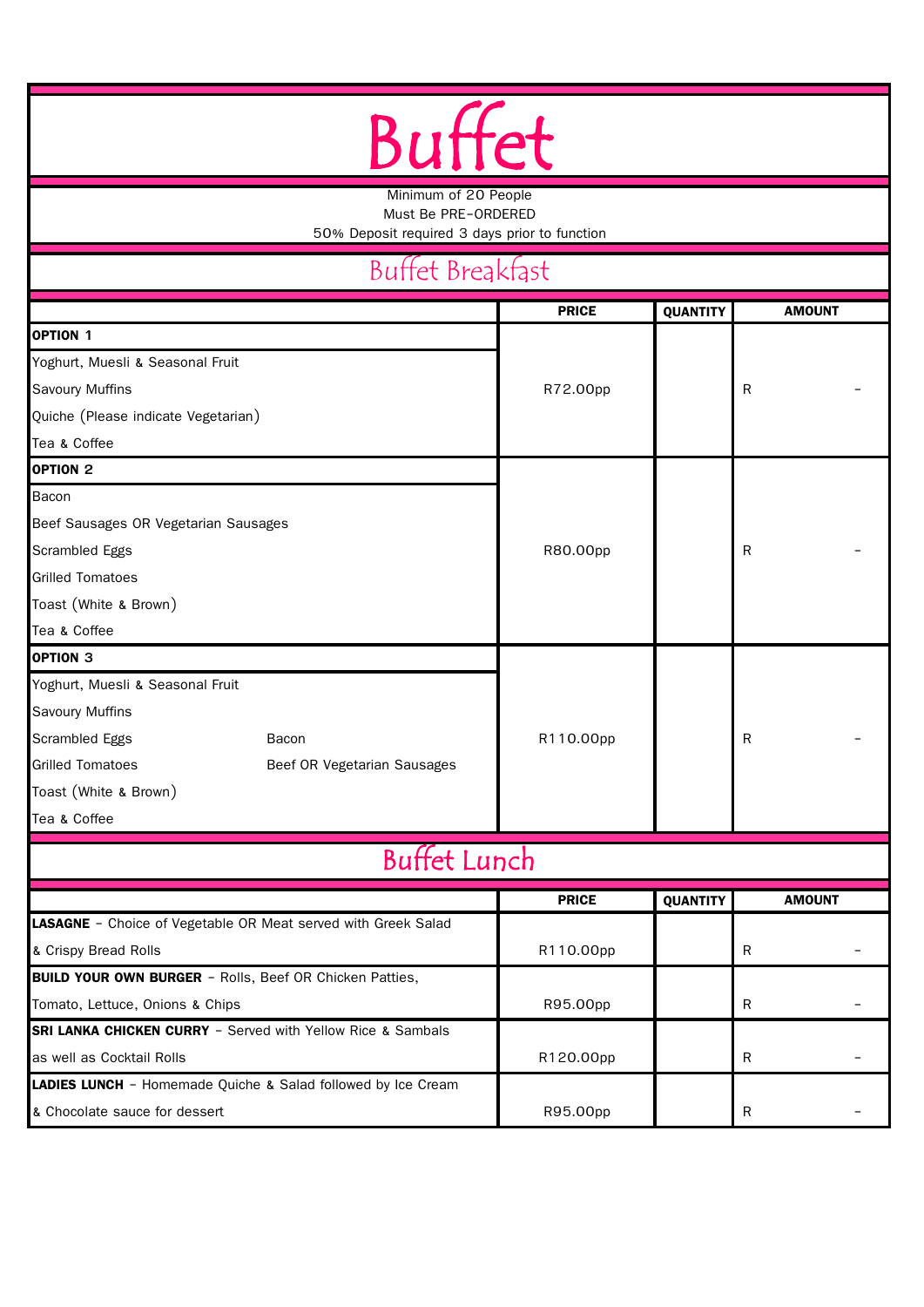|                                                                                                                                                                                                                                                                              | lea                       |                 |   |               |
|------------------------------------------------------------------------------------------------------------------------------------------------------------------------------------------------------------------------------------------------------------------------------|---------------------------|-----------------|---|---------------|
| Must Be PRE-ORDERED<br>50% Deposit required 3 days prior to function<br>R500.00 Standard Venue Hire to be paid                                                                                                                                                               |                           |                 |   |               |
| Special High Tea for Special Occations, includes:                                                                                                                                                                                                                            |                           |                 |   |               |
| Fresh Flowers, and all eats are displayed beautifully on stands. (R500.00 Venue Hire must be paid.)                                                                                                                                                                          |                           |                 |   |               |
| Mini Lemon Tarts<br>Mini Milk Tarts<br><b>Standard Bank Cheque Account</b><br>ACC# 402024842 BR# 006305 - Northcliff<br>Scones with Jam & Cream OR Cheese & Tomato<br>Mini Sausage Rolls<br>Dainty Sandwiches<br>Mixed Berry Juice & Jugs with Water & Lemon<br>Tea & Coffee | <b>PRICE</b><br>R150.00pp | <b>QUANTITY</b> | R | <b>AMOUNT</b> |
| Girls High Tea                                                                                                                                                                                                                                                               |                           |                 |   |               |
| Maximum 20 Little People<br>Must Be PRE-ORDERED<br>50% Deposit required 3 days prior to function                                                                                                                                                                             |                           |                 |   |               |
| Little High Tea for Special Occations, includes:<br>Tiny Tables & Chairs, Little High Tea Sets & stands, as well as flowers.                                                                                                                                                 |                           |                 |   |               |
|                                                                                                                                                                                                                                                                              |                           |                 |   |               |
| Once this has been naid. NO REFUNDS will be made when cancelling or deducted off your tinal bill                                                                                                                                                                             | <b>PRICE</b>              | <b>QUANTITY</b> |   | <b>AMOUNT</b> |
| Tea OR Hot Chocolate OR Mixed Berry Juice<br>Mini Cupcakes<br>Mini Meringues<br>Mini Chocolate Cake<br><b>Dainty Sandwiches</b><br>Biscuits, Sweets & Chocolates                                                                                                             | R75.00pp                  |                 | R |               |
| <u>Picnic</u>                                                                                                                                                                                                                                                                |                           |                 |   |               |
| Maximum 30 Adults / Kids<br>Must Be PRE-ORDERED<br>50% Deposit required 3 days prior to function                                                                                                                                                                             |                           |                 |   |               |
| Adult Picnic                                                                                                                                                                                                                                                                 |                           |                 |   |               |
| Bread Rolls, Cheese & Biscuits, 2 Chicken Kebabs, Greek Salad,<br>Potato Salad, Fruit Kebabs, Mini Scones with Jam & Cream &<br>Tea & Coffee                                                                                                                                 | R170.00pp                 |                 |   | R             |
| <b>Kids Picnic</b>                                                                                                                                                                                                                                                           |                           |                 |   |               |